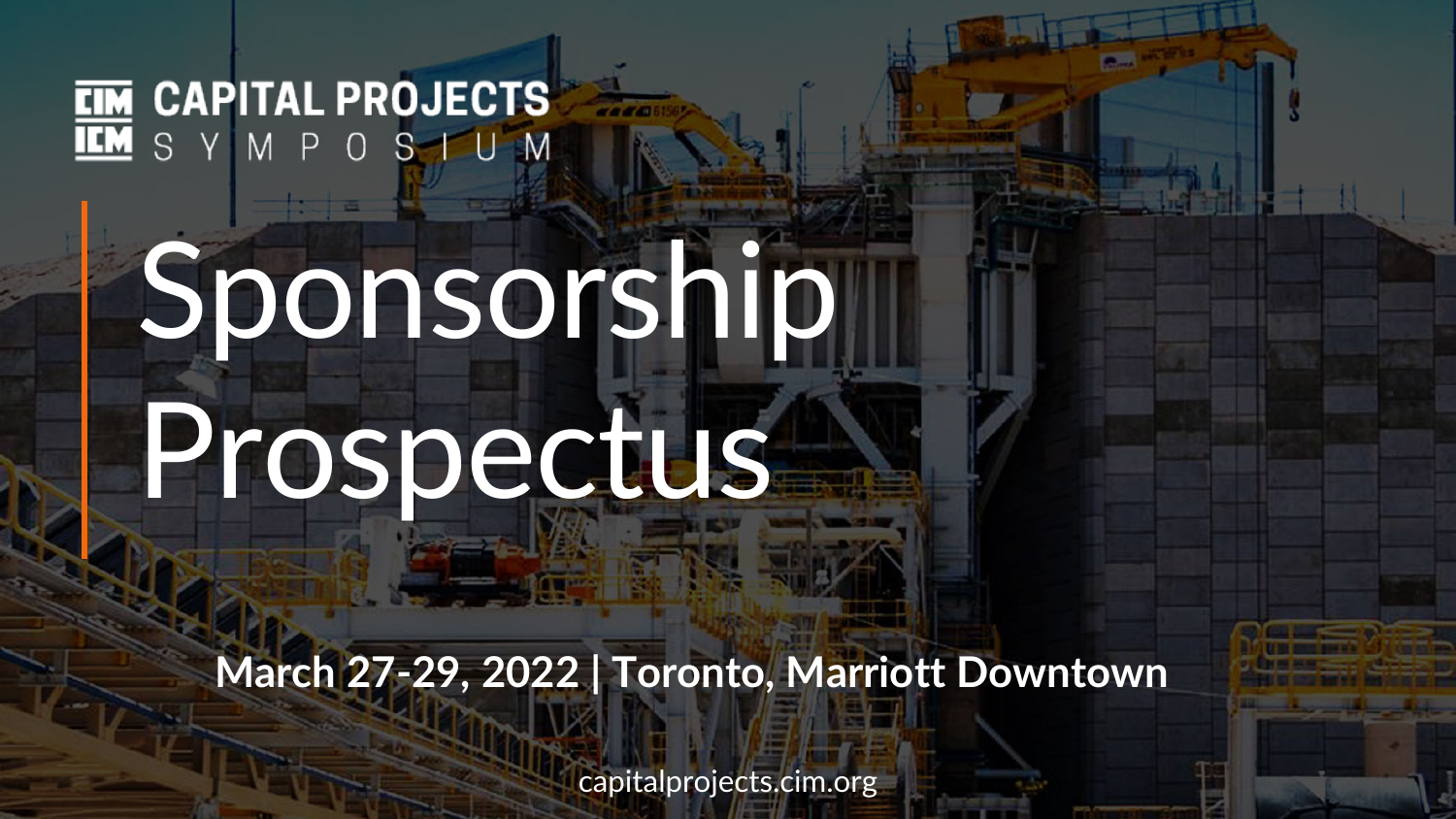

## **Why sponsor the CIM Capital Projects Symposium**

*<u>CANOR</u>* 

First and foremost, this symposium is the only global industry event that focusses 100% on mining projects. Internationally, our industry is heavily criticized for not being able to deliver successful projects and supporting this symposium will help us all deliver better project results and improve our global reputation. That alone is a reason to get involved.

Having your corporate brand attached to this symposium shows your interest to help improve capital project delivery in mining. Your branding will be front and center for potential clients, employees, financiers, and other industry professionals to see and identify your organization's expertise and interest in delivering successful projects and improving our industry's' reputation. Sponsoring helps us keep delegate costs low, enabling us to have more people attend and provide a greater impact.

The second edition of this specialty conference is focused on the various elements that result in successful project execution, project development, financing methods, contracting models and execution methods. It's about people getting together to discuss lessons learned and new ideas and to come up with new ways to safely and successfully execute mine capital projects.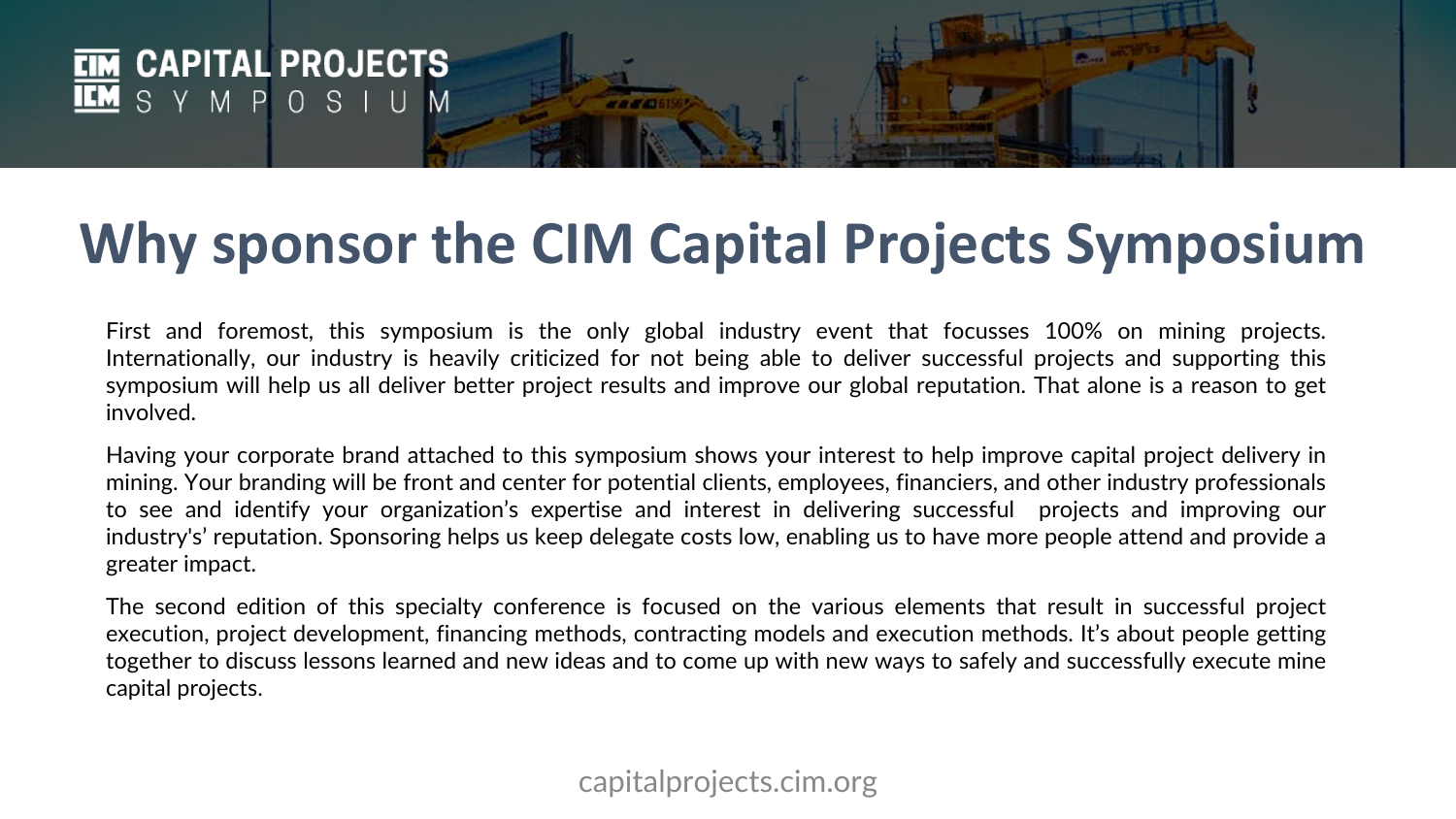

# **Sponsorship Opportunities Overview**

----

- Platinum level sponsor
- Gold level sponsor
- Silver level sponsor
- Exhibitor level sponsor
- À-la-carte sponsor
- Advertising rates

All logos will be sized to sponsorship level and placed in alphabetical order within their respective level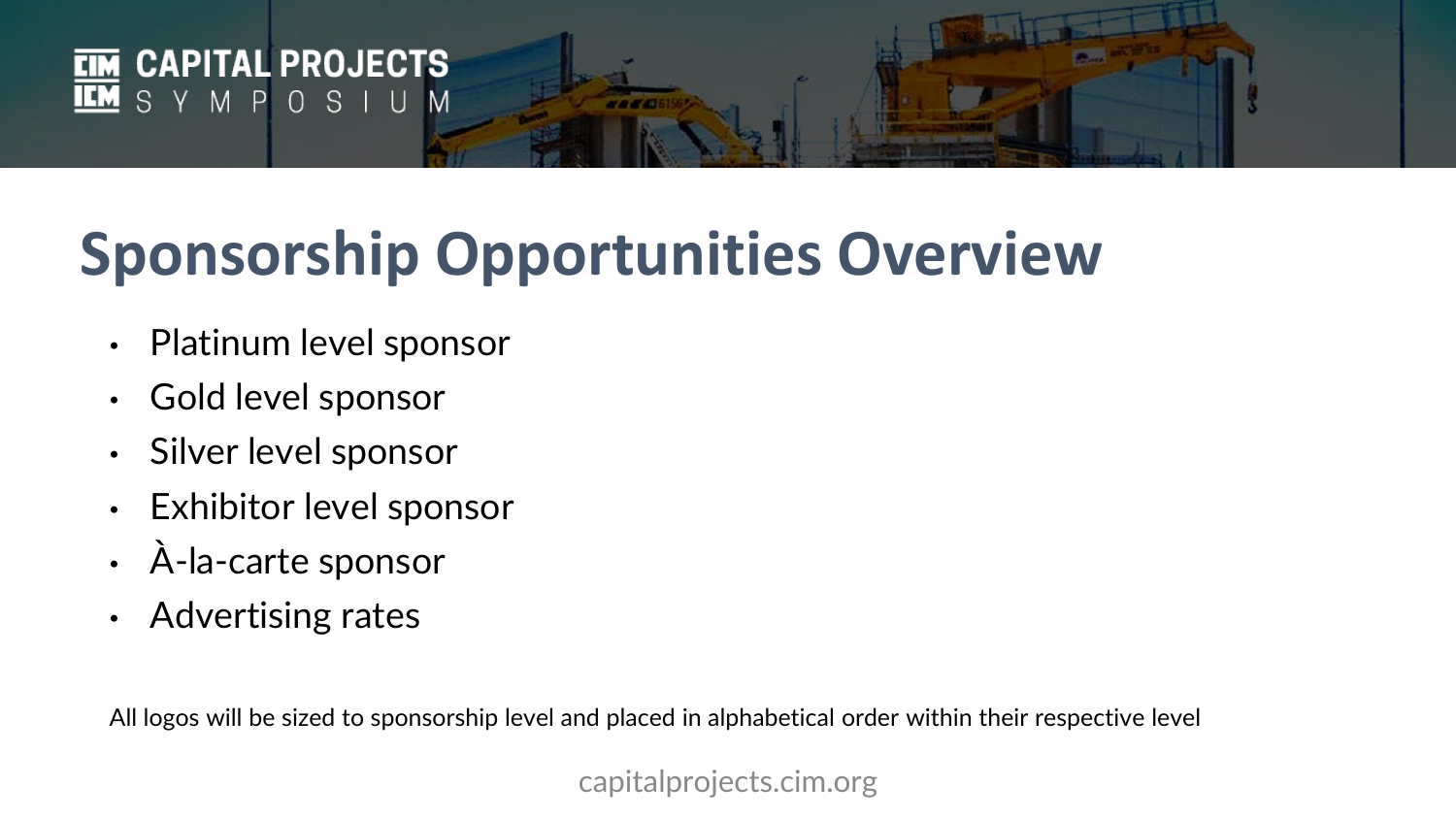

# **Sponsorship Matrix**

| <b>Benefits Level</b>                                     | Platinum (4)            | <b>Gold (8)</b>           | <b>Silver</b>           | <b>Exhibitor</b> |
|-----------------------------------------------------------|-------------------------|---------------------------|-------------------------|------------------|
| <b>Amount</b>                                             | \$12,000                | \$6,000                   | \$3,000                 | \$2,000          |
| <b>PRE-EVENT</b>                                          |                         |                           |                         |                  |
| Logo and link to company website on our symposium website | X                       | $\boldsymbol{X}$          | $\boldsymbol{X}$        | $\boldsymbol{X}$ |
| Logo in pre-conference program in CIM Magazine            | X                       | $\boldsymbol{X}$          | X                       | $\mathsf{X}$     |
| Recognition in notifications and eblasts                  | X                       | $\boldsymbol{\mathsf{X}}$ | X                       | X                |
| Recognition on CIM's social media channels                | $\mathsf{X}$            | $\boldsymbol{X}$          | $\boldsymbol{X}$        | $\boldsymbol{X}$ |
| <b>AT THE EVENT</b>                                       |                         |                           |                         |                  |
| Free attendee registrations                               | $\overline{\mathbf{4}}$ | $\overline{2}$            | $\mathbf{1}$            |                  |
| Tabletop in the main Foyer (6' x 3')                      | $\mathsf{X}$            |                           |                         | $\boldsymbol{X}$ |
| Logo on Sponsorship Banner - sized to sponsorship level   | $\mathsf{X}$            | $\boldsymbol{X}$          | $\boldsymbol{X}$        |                  |
| Logo in the Conference Program                            | $\mathsf{X}$            | $\mathsf{X}$              | $\overline{\mathsf{X}}$ | $\mathsf{X}$     |
| Ad in printed program                                     | <b>Full page</b>        | $\frac{1}{2}$ page        | $\frac{1}{4}$ page      |                  |
| Acknowledgement at key social events                      | $\boldsymbol{X}$        | $\boldsymbol{X}$          | $\boldsymbol{X}$        |                  |
| Extra tickets for the social event                        | $\overline{2}$          | $\mathbf{1}$              |                         |                  |
| <b>Moderating an Expert Panel Session</b>                 | $\boldsymbol{X}$        |                           |                         |                  |
|                                                           |                         |                           |                         |                  |

44445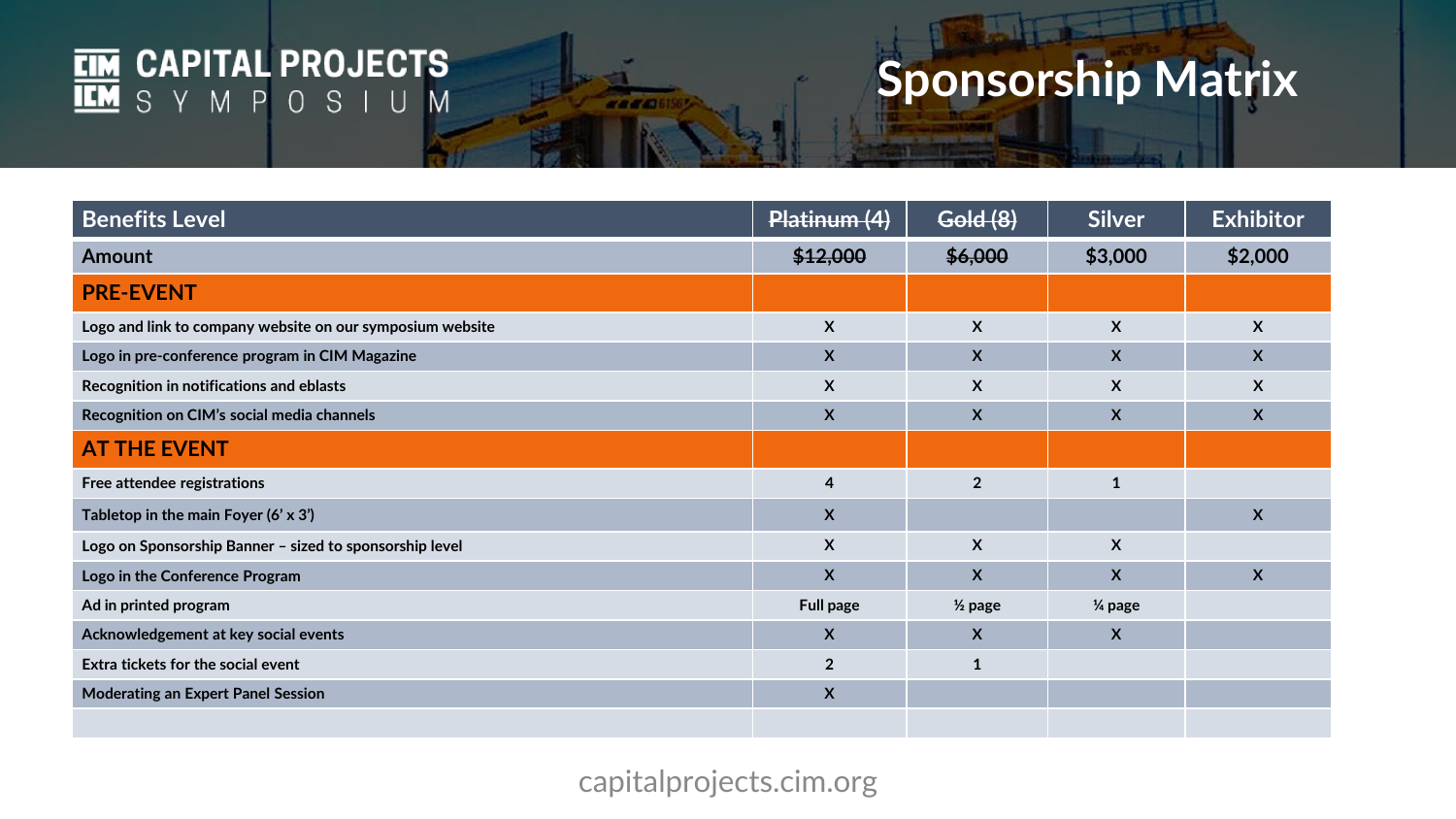# **EIM CAPITAL PROJECTS**<br>**IEM** S Y M P O S I U M

### **Sponsorship À-la-carte items**

| À-la-carte items                                                                                                                                                     | No. available  | Unit price  |
|----------------------------------------------------------------------------------------------------------------------------------------------------------------------|----------------|-------------|
| <b>COFFEE STATIONS DURING TECHNICAL SESSIONS</b><br>Branded signage at the coffee stations.                                                                          | 6              | \$1,000.00  |
| <b>CONFERENCE PENS</b><br>Pens with logo to be offered to delegates.<br>**Custom pens to be provided/paid for by the sponsor.                                        |                | \$1,500.00  |
| <b>CONFERENCE NOTEBOOKS</b><br>Notepads with logo to be offered to delegates.<br>** Custom notepads to be provided/ paid for by the sponsor.                         | $\overline{1}$ | \$1,500.00  |
| <b>LUNCH</b><br>Your logo on signage in front of the room and branded signage at the buffet                                                                          | $\overline{2}$ | \$2,000.00  |
| <b>PRINTED PROGRAM</b><br>Branded digital preliminary program one month prior to the conference.<br>Back cover of the printed program.                               | $\overline{1}$ | \$5,000.00  |
| <b>WORKSHOPS</b><br>Two (2) free registration to workshops. Logo on signage. Recognition live at the start of the workshops.<br>Silver level benefits & recognition. | $\overline{1}$ | \$6,000.00  |
| <b>BADGES &amp; LANYARDS</b><br>Logo on conference lanyards and on back of badge paper.<br>** Custom lanyards to be provided/ paid for by the sponsor.               |                | \$7,000.00  |
| SOCIAL EVENT (Monday night) - Shaft Bottom Boys Live<br>Logo on signage and menus.<br>Recognition live at the start of the evening.                                  |                | \$10,000.00 |

444461

Please provide your logo or your banner artwork in high resolution (or according to specs) to be used on our digital platforms.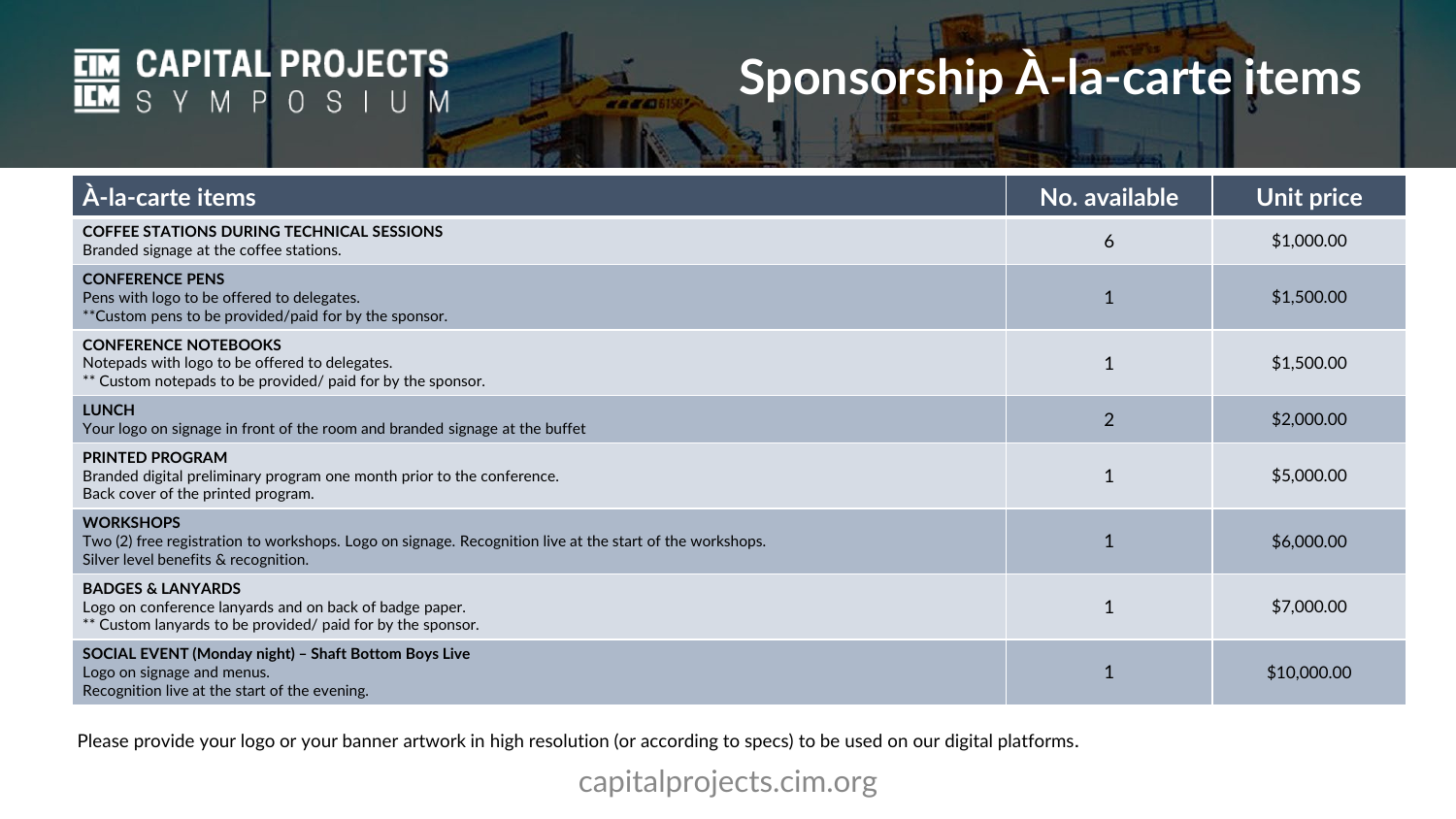# **EIM CAPITAL PROJECTS**<br>**IEM** S Y M P O S I U M

# **Advertising rates**

| <b>Advertising rates</b>                                                                                                                                           | <b>Trim</b>                            | Unit price |
|--------------------------------------------------------------------------------------------------------------------------------------------------------------------|----------------------------------------|------------|
| FULL PAGE: Spiral bound booklet. Consider a .75-inch spine unsafe text area for full page bleed ads. Please precise if you<br>would prefer a LHP or RHP placement. | $5.5^{\circ}$ (w) x 8.5 $^{\circ}$ (h) | \$1,250.00 |
| 1/2 PAGE                                                                                                                                                           | $3.75$ " (w) x 4.5" (h)                | \$1,050.00 |
| 1/4 PAGE                                                                                                                                                           | $3.75$ " (w) x 2.25 (h)                | \$650,00   |
| <b>INSIDE COVER (FRONT)</b>                                                                                                                                        | $5.5$ " (w) x $8.5$ " (h)              | \$1,550.00 |
| <b>INSIDE COVER (BACK)</b>                                                                                                                                         | $5.5^{\circ}$ (w) x 8.5 $^{\circ}$ (h) | \$1,550.00 |
|                                                                                                                                                                    |                                        |            |
|                                                                                                                                                                    |                                        |            |

44440

Ads will appear in the digital preliminary program and in the printed program.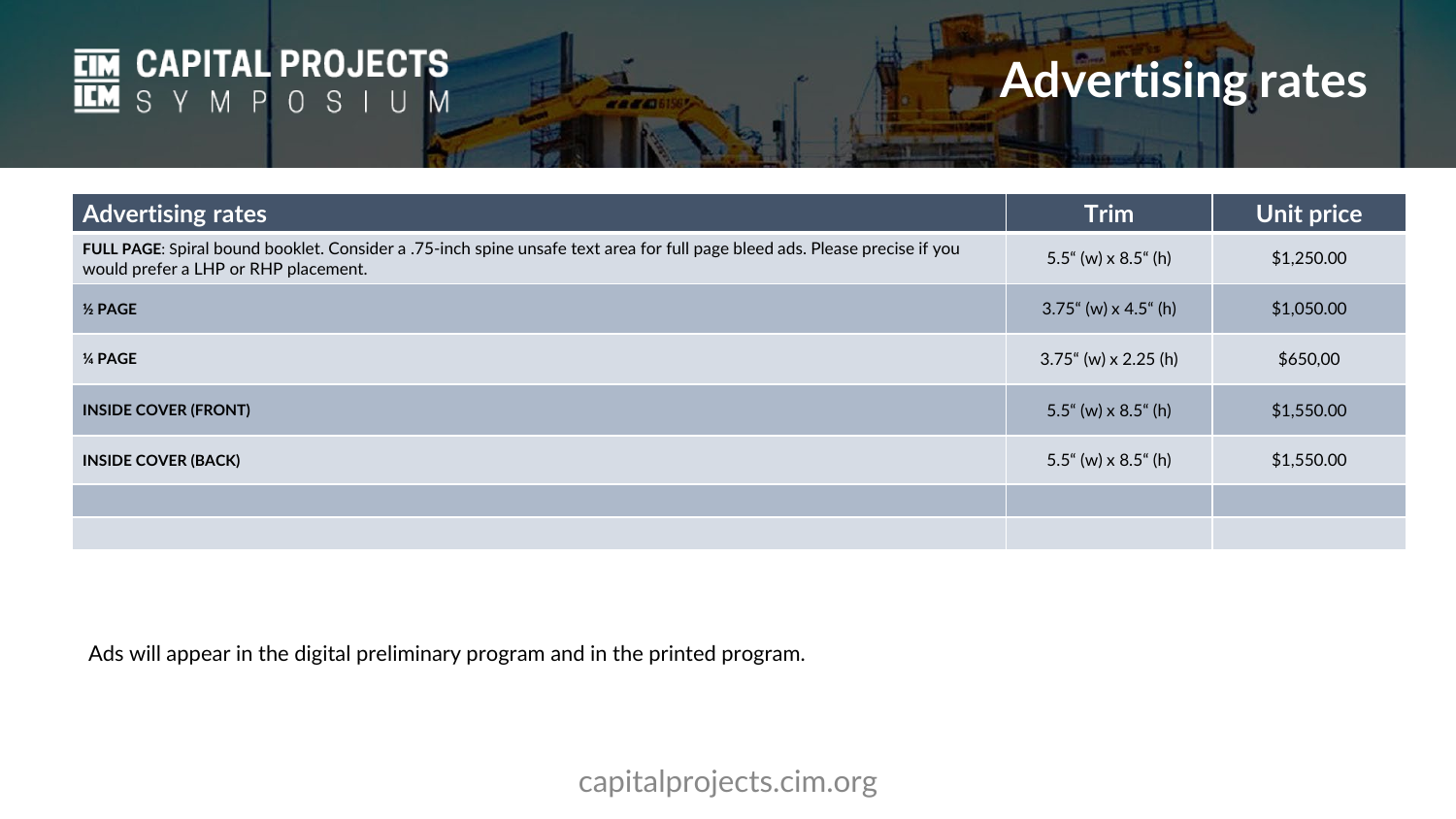#### **CAPITAL PROJECTS CIM IEM** SYMPOSIUM

### **Partnership Agreement**

| Company:                                   | <b>Mailing address:</b>      |
|--------------------------------------------|------------------------------|
| <b>Contact Name:</b>                       | Telephone:                   |
| <b>Email address:</b>                      | <b>Authorized signature:</b> |
| Our company confirms its participation as: |                              |

*<u>ALCOHOL</u>* 

### **Our company confirms its participation as:**

#### **Sponsorship**

### **Advertisement**

■ Platinum Sponsor (\$12,000) Gold Sponsor  $(\$6,000)$  $\Box$  Silver Sponsor (\$3,000)

 $\Box$  Exhibitor (\$2,000)

#### **A la Carte items**

 Full Page (\$1,250) ½ Page (\$1,050) ¼ Page (\$650) □ Inside Cover Front (\$1,550) □ Inside Cover Back (\$1,550)

 $\begin{array}{ccc} \square & 1: \\ \square & 2 \end{array}$  $2:$ 

We understand that the total for the above confirmed purchase(s) will appear on one invoice issued by the Canadian Institute of Mining, Metallurgy and Petroleum (CIM). Applicable taxes will be added.